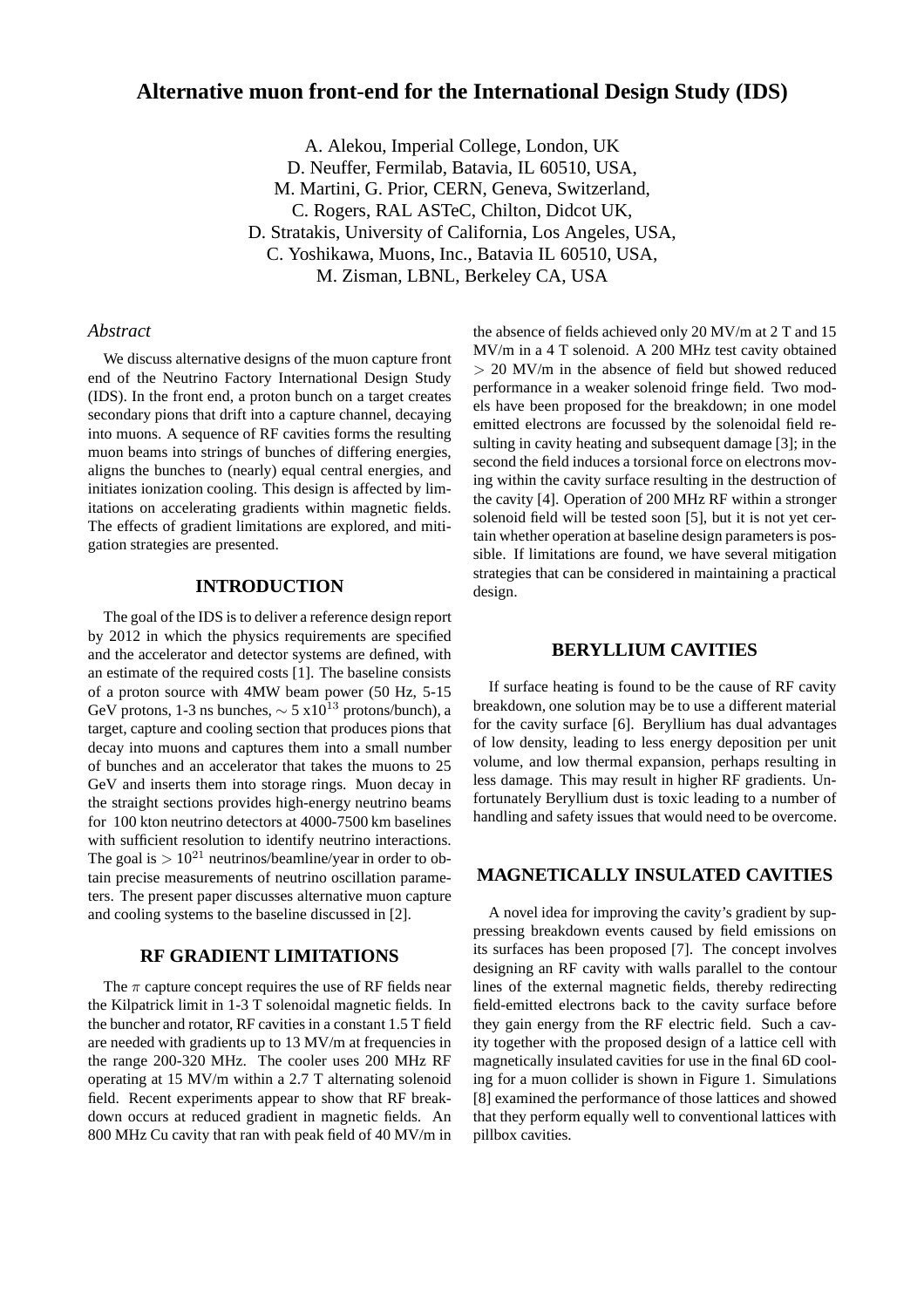

Figure 1: (a) Magnetically insulated cavity modelled in Poisson Superfish; (b) a cell of a muon collider lattice with magnetically insulated cavities.

### **GAS-FILLED RF CAVITIES**

Experiments have shown that  $H_2$  gas-filled RF cavities suppress RF breakdown in high magnetic fields, and can provide superior cooling to LiH slabs, since  $H_2$  has less multiple scattering. Replacement of the LiH slabs requires a pressure of  $120$  atm of  $H<sub>2</sub>$  at room temperature, which may be challenging to implement. Gallardo and Zisman [9] have proposed to use only sufficient pressure to suppress breakdown (10-34 atm at room temperature) while introducing thinner LiH slabs to provide the added energy loss. This will provide adequate cooling with a minimal number and thickness of vacuum windows.

There is a concern that acceleration of ionization electrons produced in the gas may drain energy from the cavities and this is under investigation

# **MAGNETICALLY SHIELDED RF CAVITIES**

We have developed [10] a lattice for the cooling section that has a much longer cell length and shielding of cavities, such that the magnetic field in the cavities is  $< 0.1$  T. The increased cell length results in either weaker focussing and a worse cooling performance, or decreased acceptance and a worse transmission. However, with liquid  $H_2$  absorbers, adequate cooling can be obtained. The advantage of this method is that the cooling channel requires little additional hardware development and can reproduce the nominal performance of the IDS baseline cooling channel, albeit with an increased hardware requirement and hence additional cost. In Figure 2 a schematic of the shielded cooling channel is presented. A 3 m half cell length has been used, enabling an RF packing fraction of 1/3. Due to the slight residual field and requirement for high gradient on-axis, normal conducting RF would be used. The coils have a 400 mm inner radius, 100 mm radial thickness and are 1 metre in length. Coil current densities are in the range 15-25 A/mm<sup>2</sup>, indicating superconducting magnets might be preferable. The low current density relative to the FS2A baseline is seen as an advantage, as it may enable more radiation-hard superconductor and a more conservative temperature margin to be used in a linac that may have significant losses.



Figure 2: Schematic of the shielded RF lattice. Coils are shown with diagonal hatching, RF cavities vertical hatching and Hydrogen absorbers as filled ellipses.

In Figure 3 the rate of particles in a nominal accelerator acceptance is shown. Two variants of the shielded lattice are compared with the FS2A baseline [11]. The first variant has optical  $\beta$  of 1.2 m at the absorber and reference momentum of 230 MeV/c, with a comparable amount of hardware to the FS2A baseline. The other variant has a short section of acceleration, enabling better acceptance, followed by a cooling section. The optical  $\beta$  is also 1.2 m at the absorber but the reference momentum is 330 MeV/c. This leads to a better cooling performance but, as  $dp/p$  in each absorber is smaller, the cooling channel is longer, more hardware is required and cost is expected to be greater.